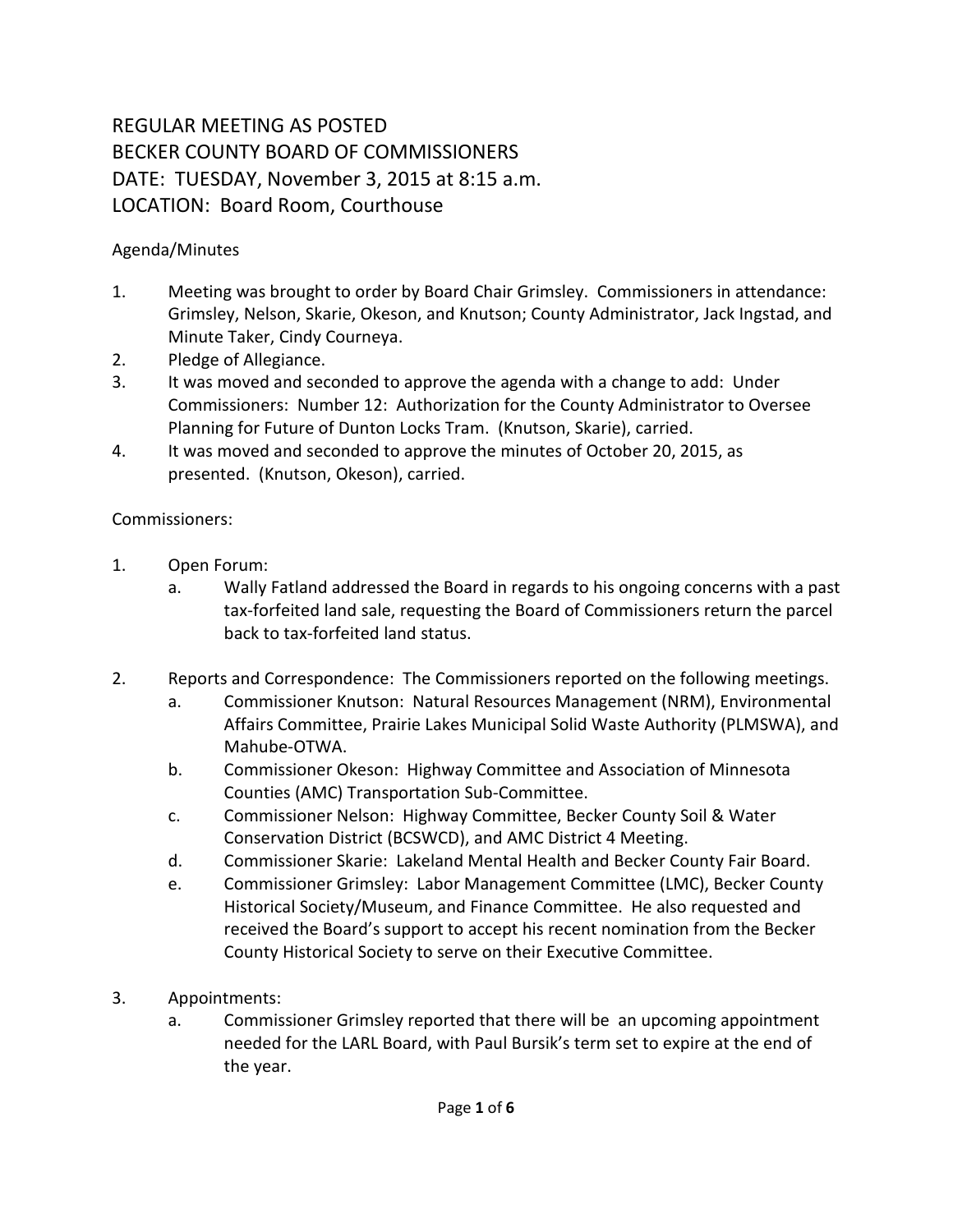- 4. Update on Jail:
	- a. County Administrator, Jack Ingstad, provided a brief update on the jail project, noting that the Engineering report had not been received as of this date. Once it is received, another jail meeting will be scheduled to discuss next steps.
- 5. Area Agency on Aging Services Agreement:
	- a. It was moved and seconded to approve Resolution 1-15-1D, as presented, to approve the Memorandum of Understanding/Area Agency on Aging Services Agreement between Becker County, West Central Joint Powers Board, Land of the Dancing Sky Area Agency on Aging and the NW Regional Development Commission. (Skarie, Knutson), carried.
- 6. Budget Hearing:
	- a. It was moved and seconded to approve the Budget Hearing set for December 1, 2015 at 6:01 p.m. in the Board Room of the Courthouse, with the addition of the Highway Five-Year Plan and SMART Tax Sales Appropriation Plan to the agenda. (Nelson, Okeson), carried.
- 7. December 2015 Board/Finance Meeting Schedule and Approval of the Board of Commissioner's Meeting Calendar for 2016:
	- a. It was noted that the Regular Board meeting for December 29<sup>th</sup> would not be needed, as long as the Finance Committee is meeting at the end of the month to approve year-end bills.
	- b. It was moved and seconded to approve Resolution 11-15-1E, to approve the Becker County Board of Commissioner's meeting schedule for 2016, as presented. (Knutson, Okeson), carried.
- 8. Becker County Civil Commitment Contract for 2016 Kitzmann Law Office:
	- a. It was moved and seconded to approve the Becker County Civil Commitment Contract/Agreement for 2016, with Kitzmann Law Office, at a cost of \$1,450.00 per month, effective January 1, 2016 – December 31, 2016, and as outlined in said agreement. (Knutson, Skarie), carried.
- 9. Authorization for Signing Authority for MN Government Access (MGA) Accounts for Electronic Records and Documents: Resolution 11-15-1F:
	- a. It was moved and seconded to approve Resolution 11-15-1F, to approve County Attorney, Gretchen Thilmony, or her successor, to be the designated and authorized Representative for the County, and to sign the Master Subscriber Agreement for MN Court Data Services for Governmental Agencies, as presented. (Nelson, Knutson), carried.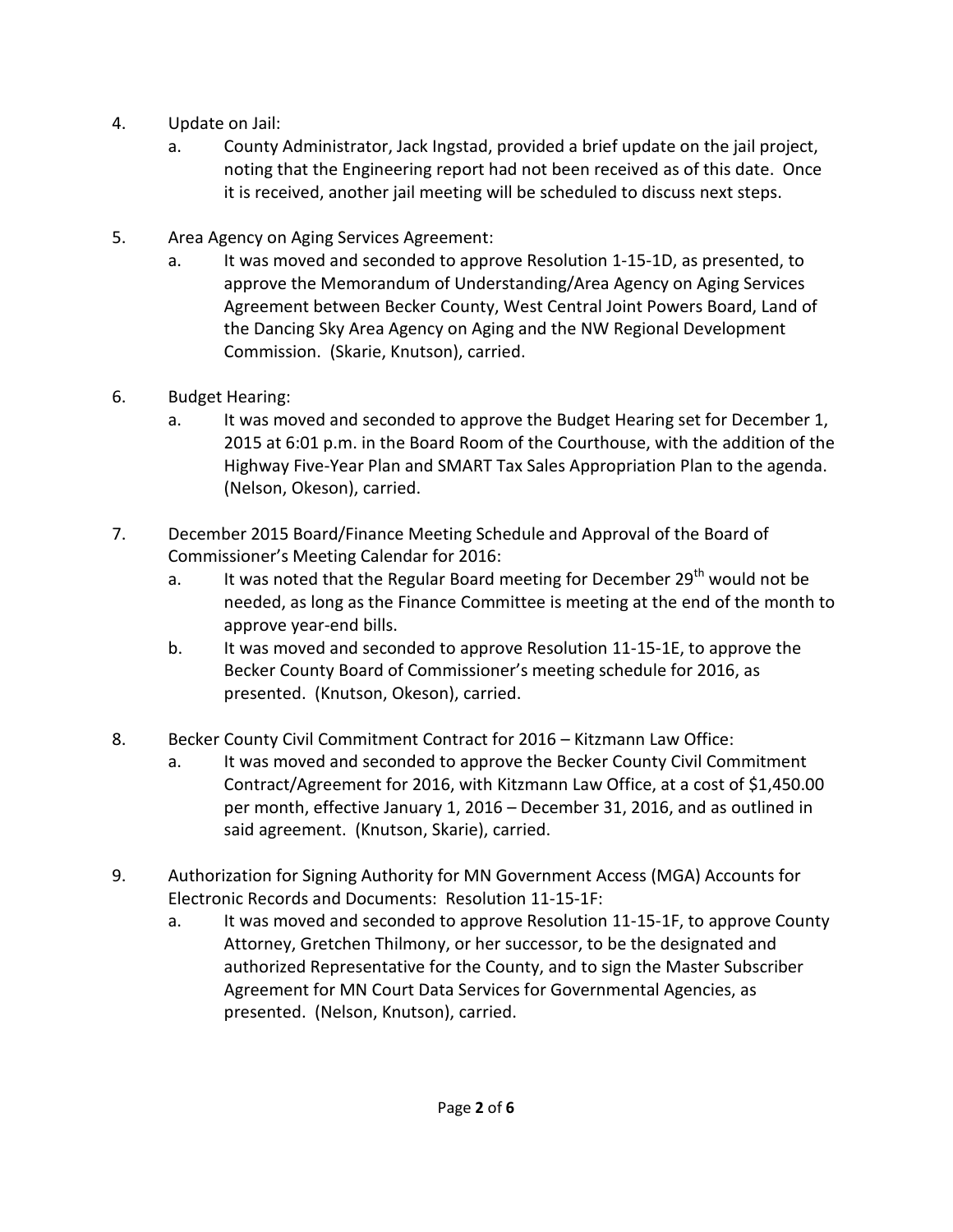- 10. Ratification of Mountain View Recreation Area: Recreational Facility Development and Maintenance Services Agreement for the GMRPT Grant Application:
	- a. A brief discussion was held on the status of the Mountain View Recreation Area Agreement for the Greater MN Regional Parks and Trails Grant Application, with it noted that the agreement was "revised" as per the Board's direction. County Administrator, Jack Ingstad, noted that the agreement has not been accepted by the City of Detroit Lakes at this point, but he was optimistic that an agreement would be reached soon. If not, it was also suggested to possibly research the option of contracting with a non-profit, the Detroit Mountain Recreation Area (DMRA).
- 11. Tram Discussion:
	- a. It was moved and seconded to authorize the County Administrator, Jack Ingstad, to oversee the planning for the future of the Dunton Locks Tram, to determine whether or not the tram should be allowed to re-open, or remain closed, as discussed previously, and to then present a "Best Practices Plan" to the Board for consideration. (Okeson, Knutson), carried.

Auditor-Treasurer: Mary Hendrickson presented:

- 1. Licenses and Permits: There were none.
- 2. It was moved and seconded to accept the September 2015 Cash Comparison and Investment Summary, as presented. (Knutson, Skarie), carried.

Finance Committee: Mary Hendrickson presented:

- 1. It was moved and seconded to approve the Regular claims, Auditor's Warrants, Over-90 Day claims, and additional claim, as presented:
	- a. Auditor's Warrants (Tuesday bills):
		- i. 10/16/2015 in the amount of \$32,706.68;
		- ii. 10/26/2015 in the amount of \$5,798,000.00;
		- iii. 10/30/2015 in the amount of \$205,047.79;
		- for a total of \$6,035,754.47.
	- b. Over-90 Days:
		- i. Code 4 Services in the amount of \$955.19 (invoice misplaced);
		- ii. Jiffy Lube in the amounts of \$19.95 and \$34.93 (invoices just turned in);
		- iii. Friesen's, Inc. in the amounts of \$26.18 and \$18.75 (freight payment and invoice missed);
		- iv. MCIT in the amounts of \$187.00 and \$2,500.00 (invoices just turned in);
		- v. Motorola in the amounts of \$8,113.00 and \$203,573.25 (just received corrected invoices);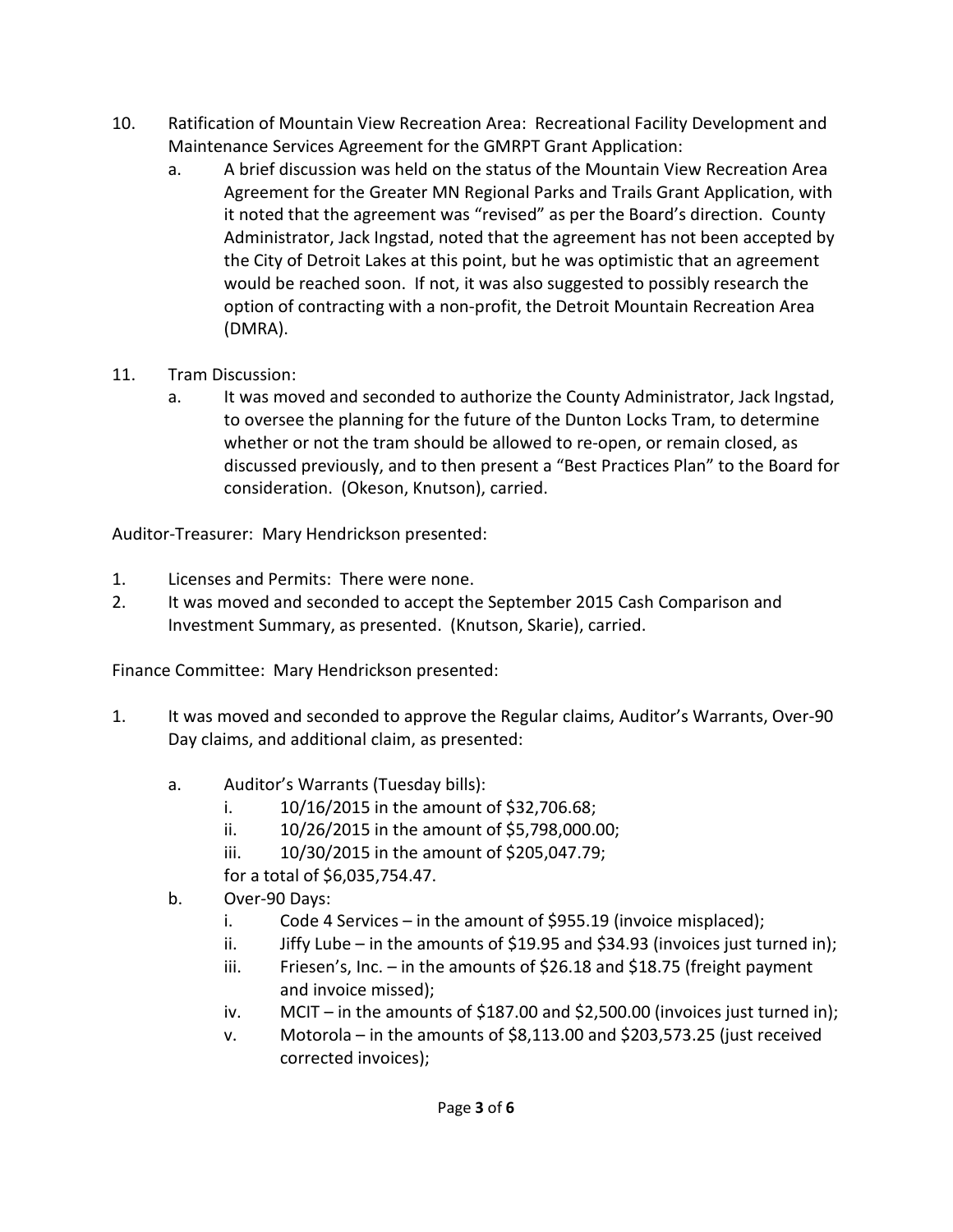- c. Additional Claim:
	- i. Transit Added payment to Friendly Riders of Wadena County, in the amount of \$3,837.64

(Nelson, Skarie), carried.

- 2. It was recommended that the Accountant I position candidates be interviewed by a committee consisting of Auditor-Treasurer, Mary Hendrickson; Fiscal Supervisor, Denise Warren; Highway Engineer, Jim Olson; and Human Resources Director, Nancy Grabanski; and for the County Administrator, Jack Ingstad, to be included in the second round of interviews, if necessary.
- 3. It was moved and seconded to approve Resolution 11-15-1A, to approve the Sunnyside Care Center and Becker County Jail Contract Agreement for nursing services, effective November 1, 2015 through October 31, 2016, at a cost of \$42,432 for the contract year and billed monthly at the rate of \$3,536.00 per month. (Nelson, Okeson), carried.
- 4. It was moved and seconded to accept the low quote from HDQ Landscaping and More, in the amount of \$3,750.00 for  $2'' - 4''$  Rock for the landscaping of the courthouse parking lot, on six island areas as designated, and to include any applicable tax. (Okeson, Nelson), carried.
- 5. It was moved and seconded to approve Resolution 11-15-1C, to authorize the County Engineer to advertise and hire one (1) full-time Mechanic I employee to replace the current position that has been vacated due to a retirement. (Knutson, Okeson), carried.

Natural Resources Management (NRM): Mary Hendrickson and John Vaida presented:

- 1. It was moved and seconded to approve the request to solicit quotes for 2017 Seedling Production, as presented. (Knutson, Skarie), carried.
- 2. It was moved and seconded to approve the request to solicit quotes for 2016 Tree Planting, as presented. (Knutson, Nelson), carried.
- 3. Mr. Ingstad provided an update on the Request for Qualifications (RFQ's) for the Forestry Consultant position. He reported that the committee has interviewed two candidates and will be following up with the top candidate on Friday, November  $6<sup>th</sup>$ , with a final decision made next week.

Assessor: Steve Carlson presented:

1. It was moved and seconded to approve the abatement for PIN #: 06.003.003 in Cormorant Township, in the amount of \$94.00, due to a Homestead error. (Nelson, Knutson), carried.

Becker County Historical Society and Museum – Executive Director, Becky Mitchell presented:

1. Becky Mitchell introduced herself as the new Executive Director for the Historical Society and the Board welcomed her. She also provided an update on the Capital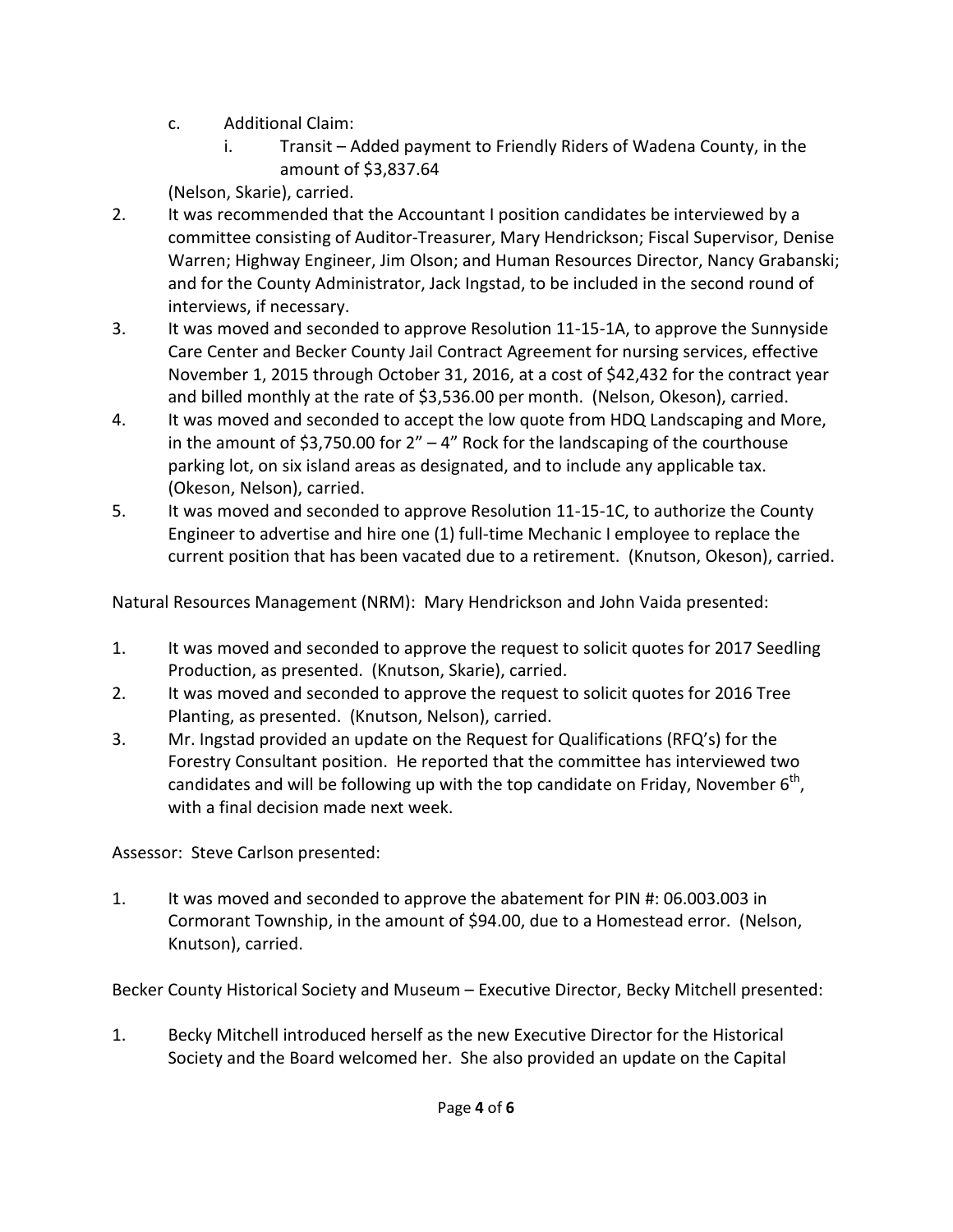Campaign for the new museum. Ms. Mitchell thanked the Board for the County's contributions and Chair Grimsley acknowledged the Boards' continued support.

Human Services: John Dinsmore presented:

- 1. It was moved and seconded to approve Resolution 11-15-1B, to hire one (1) full-time Child Protection Social Worker from the Merit System and if this posting creates another Social Worker vacancy, to fill that vacancy through the Merit System. (Nelson, Skarie), carried.
- 2. It was moved and seconded to accept the Human Services reports for Adult Services, Child and Family Services, Child Support, Community Health, Financial Services, MCD (Mental/Chemical Dependency), and Transit, as presented. (Skarie, Knutson), carried.
- 3. It was moved and seconded to approve the Human Services Claims for Human Services, Community Health, and Transit, as presented. (Skarie, Nelson), carried.

Environmental Services: Steve Skoog presented:

1. It was reported that Becker County, along with other participating counties in the Prairie Lakes Municipal Solid Waste Authority (PLMSWA), are in the process of moving forward with implementing solid waste flow control; directing regional solid waste to selected sites. A public hearing is required and it was the consensus of the Board to hold the public hearing on December 15, 2015 at 11:00 a.m. in the First Floor – Board Room of the courthouse.

Planning & Zoning: Eric Evenson presented:

1. It was moved and seconded to approve the request by Kendall and Gloria Nygard, as presented, for a one-year extension of the Preliminary Plat previously approved on December 17, 2013 of Nygard Beach, Government Lot 4, Section 35-142-40 in Maple Grove Township (Strawberry Lake), with the extension granted due to Nygard's good faith effort to resolve title issues related to the property and to complete the plat. (Nelson, Knutson), carried. It was noted that the property owners, Kendall and Gloria Nygard, along with their attorney, Charles Ramstad, were also present.

EDA/Parks & Recreation: Guy Fischer presented:

1. It was moved and seconded to accept the proposal from Ulteig Engineers, Inc. and to also approve entering into an agreement with Ulteig Engineers, Inc., for the development of a Preliminary Trail Routing Feasibility Study to connect Detroit Mountain and Mountain View Recreation Areas to the Heartland Trail, at a cost of \$8,500, with the stipulation added that all plans become the property of Becker County. (Knutson, Nelson), carried.